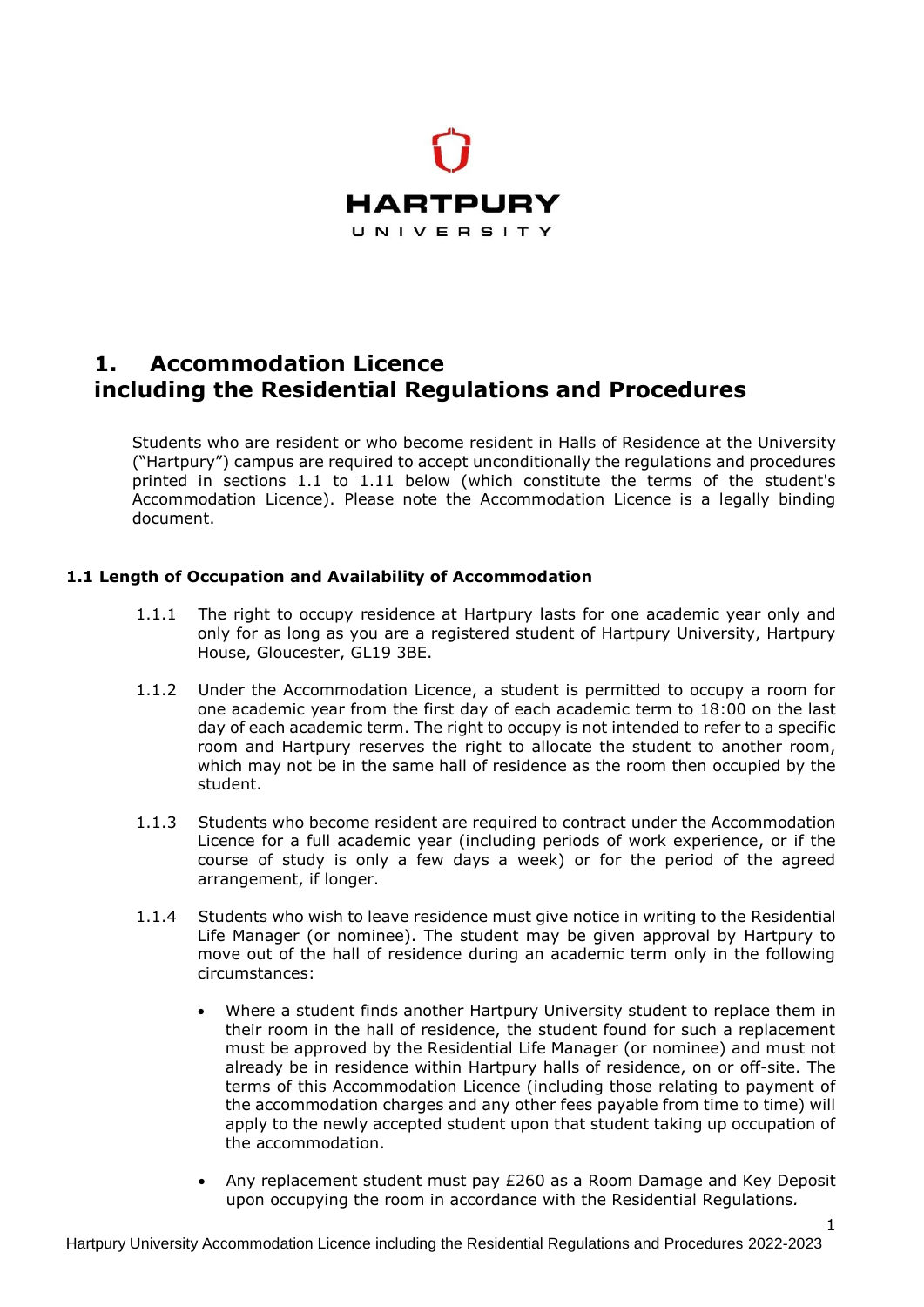1.1.5 Students who withdraw from residence before the end of the academic year with agreement from Hartpury will be required to pay an accommodation charge for a period (as set out below) following the date on which Hartpury agrees that the student may leave residence and the student vacates their room and the room key is returned and if Hartpury is unable to immediately re-let the room to another student (transfers from other Hartpury accommodation excluded).

Withdrawals made on or before 1 November 2022 will be charged an accommodation charge for a 4-week period, withdrawals made after 1 November 2022 will be charged an accommodation charge for a 6-week period and for withdrawals made after 3 January 2023 there will be no refund and payment is due for the full academic year. In exceptional circumstances these charges may be waived by the Chief Operating Officer.

Any student who is asked or required by Hartpury to vacate their accommodation following a Behaviour Management hearing (academic or non-academic) will be liable for the remainder of that academic year's accommodation charge.

- 1.1.6 A decision by the Chief Operating Officer (or nominee) given under this section may be the subject of appeal to the Vice-Chancellor, Principal & CEO (or nominee). Such an appeal must be lodged in writing to the Residential Life Manager within seven days of being notified of that decision.
- 1.1.7 Students may be notified of changes to accommodation and related accommodation issues by email to their Hartpury email address. Students must check their Hartpury email address on a daily basis.

## **Availability of the Room**

- 1.1.8 The student shall not begin to occupy the room before the beginning of the student's course or other specified programme of studies except by prior written permission from the Residential Life Manager. Where the student is permitted to take such early occupation an additional accommodation charge may be made for the period up to the start of the student's course or other programme of studies at a rate to be determined by Hartpury and notified to the student prior to the student taking occupation.
- 1.1.9 Personal belongings left in the room during vacation periods are left entirely at their owner's risk, and Hartpury cannot be held responsible for loss or theft of and/or damage to any property. A basic level of insurance cover for possessions is provided by Endsleigh for Hartpury residential students; the cover provided should be checked to ensure it is adequate.
- 1.1.10 The student shall not exchange with another student any room allocated to them without prior written authorisation being given by the Residential Life Manager (or nominee). A student can request a room move by emailing the accommodation team. These requests will be reviewed by the Residential Life Manager and if permitted a charge of £50.00 will be applied; the charge must be paid in advance of the room move taking place. No room moves will be permitted until  $1^{st}$ November 2022 and no room moves with be permitted after 24 th April 2023, unless a move is authorised by the safeguarding and wellbeing team.
- 1.1.11 The student will be allocated a room for their personal use only.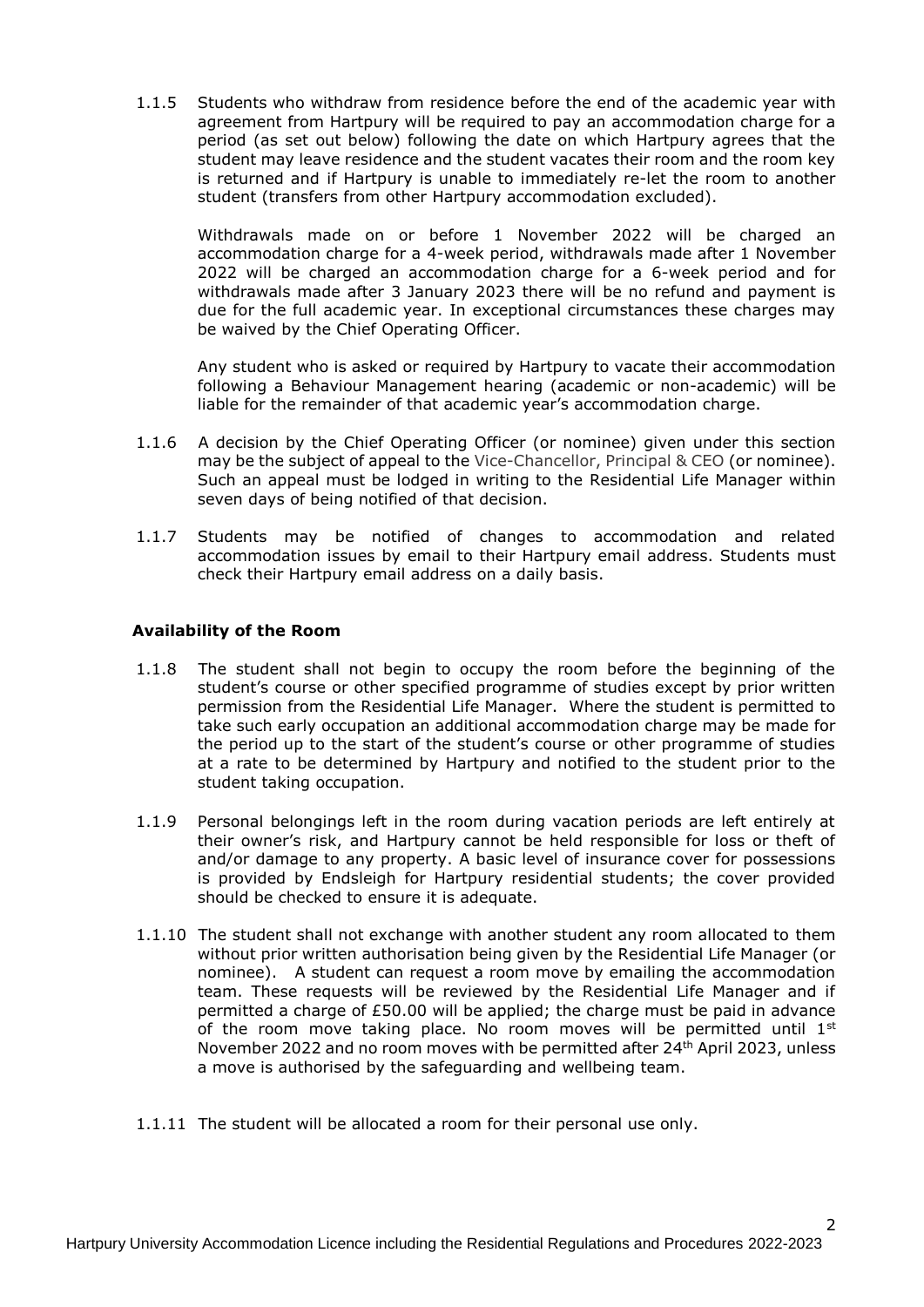## **1.2 Payment of Accommodation Charge**

- 1.2.1 The accommodation charge made by Hartpury (see paragraph 1.2.10) relates to accommodation in a hall of residence during term-time only or unless otherwise specified by Hartpury. Payment is required in full in advance unless a recurring card payment plan is set up. One or the other of these must be in place at the time of application as an application will not be accepted without one or the other.
- 1.2.2 The accommodation fee is charged without reduction for weekend and study leave in accordance with the scheme approved by the Hartpury Executive and for the time being in force. The scheme of charges is reviewed annually but will not change during the academic year from that notified to the student prior to the signing of the University Academic Registration Form which is part of University Regulations and which for the avoidance of doubt constitutes acceptance of the terms of this Accommodation Licence.
- 1.2.3 No part of any payment made in settlement of the accommodation charge shall be refunded to the student except in pursuance of a credit note issued by the Chief Operating Officer (or nominee). Such a request is to be made by the student in writing to the Chief Operating Officer (or nominee) and such exemptions applied for will be granted purely at the discretion of the Chief Operating Officer (or nominee).
- 1.2.4 Non-payment of accommodation charge for whatever reason may result in the termination of the student's right to occupy the room.  $£130$  at the time of application and the further £130 taken after key release, the payment will be taken by the reoccurring card payment plan

# **Room Damage Deposit**

1.2.5 Before entering into residence the student must pay a sum of  $£260$  (or such other reasonable figure as the Hartpury Executive may determine from time to time) as a deposit.  $£130$  at the time of application and the further  $£130$  taken after key release, the payment will be taken by the reoccurring card payment plan

Hartpury will be entitled to deduct from the deposit (i) any unpaid accommodation charges (ii) the cost of making good any damage or replacing lost or stolen equipment from the room or communal areas (iii) the cost of cleaning the room or communal areas if, in the opinion of Hartpury, the standard of cleanliness has fallen to an unacceptable level and no material improvement is made by the student after being advised by Hartpury to clean the room or communal areas and (iv) the amount of any fine levied. Any balance remaining will be repaid within 28 days of the academic year end, subject to 1.2.6 below. Where there is a bill of £75 or more Hartpury reserves the right to invoice this amount and it will not be taken from the damage deposit, this amount will be collected 10 days after the invoice has been raised by the reoccurring card payment plan

- 1.2.6 Subject to this regulation 1.2.6 the deposit or the balance remaining after any deductions, pursuant to 1.2.5 will be refunded on the vacation of the room by the student, provided that:
	- (a) No damage to any property belonging to Hartpury has been attributed to the student or collectively to the occupiers of the respective hall of residence.
	- (b) No loss of any property belonging to Hartpury has been attributed to the student or collectively to the occupiers of the respective hall of residence.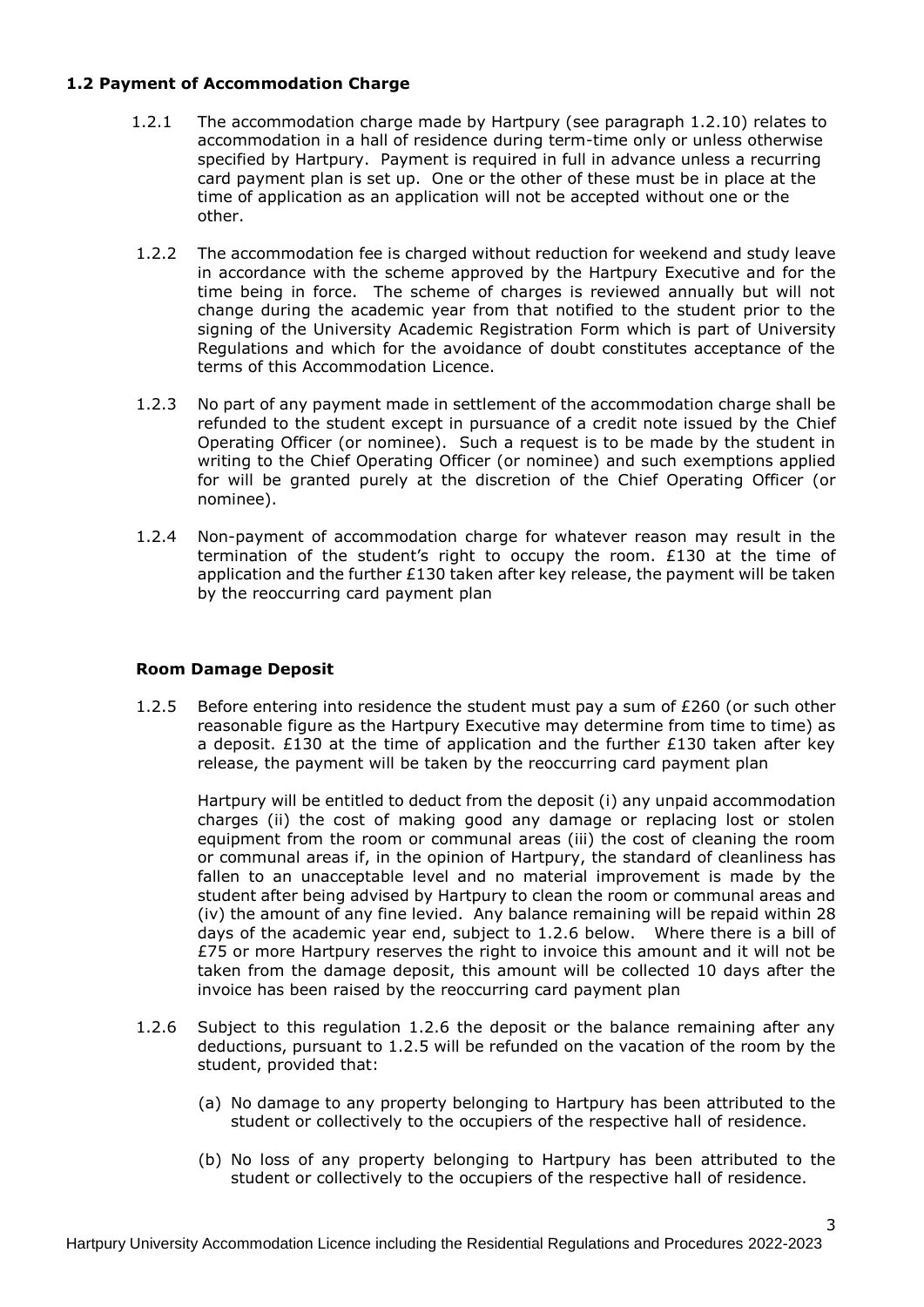- (c) The student returns safely to Hartpury all keys and fobs which are the property of Hartpury.
- (d) The room and communal areas are left in a clean condition.
- (e) The student has no accommodation charges, academic or other fees outstanding.

And in any such case and in addition to the deductions referred to in 1.2.5 Hartpury shall be entitled to deduct from the deposit:

- (i) An amount equal to Hartpury's reasonable estimate of the cost of repairing such damage.
- (ii) The cost of replacing property which has been lost.
- (iii) The cost of replacing any key/fob which the student has not returned to Hartpury within 24hrs of leaving accommodation (together with the costs of replacing locks in respect of which any key has been lost).
- (iv) The cost or estimated cost of cleaning the room or communal areas.
- (v) The amount of any unpaid accommodation charge, fees, charges or reasonable administration costs arising from the above.
- 1.2.7 The cost of making good any losses or damage other than fair wear and tear will be charged equally to the students of the hall of residence which has suffered such loss or damage unless the loss or damage can be attributed to the acts or omissions of a named student or students (who shall then be responsible for the whole of such cost) or such cost is recovered from any other party responsible for the loss or damage. Hartpury emphasises that students are to take responsibility for their own actions and those of their quests. Where such charge exceeds £75, a separate invoice may be raised and payment taken within 10 days of this by the reoccurring payment plan. The student shall co-operate in responding to enquiries made by Hartpury in respect of damage. Students have the right to make representations to Hartpury (pursuant to the Hartpury complaints procedure) in respect of any such charge, but should bear in mind that if Hartpury did not apply this regulation the costs of making good loss or damage which cannot be attributed to a named student or students would be reflected in increased accommodation charges for all residential students, and Hartpury considers that this would be unfair.
- 1.2.8 The student shall make (on demand by Hartpury) any payment due in respect of any liability arising under these clauses or in respect of the loss of any keys provided to the student by Hartpury. If such payment is not made by the student it shall be deducted from the deposit and any balance still outstanding shall be a debt of the student to Hartpury.
- 1.2.9 Exit inspections will happen once a student has left accommodation, a student can request an exit inspection in person with a member of the Residential Support Team when leaving accommodation at the end of each academic year should they wish. Prior arrangement needs to be arranged via Student Services for this service.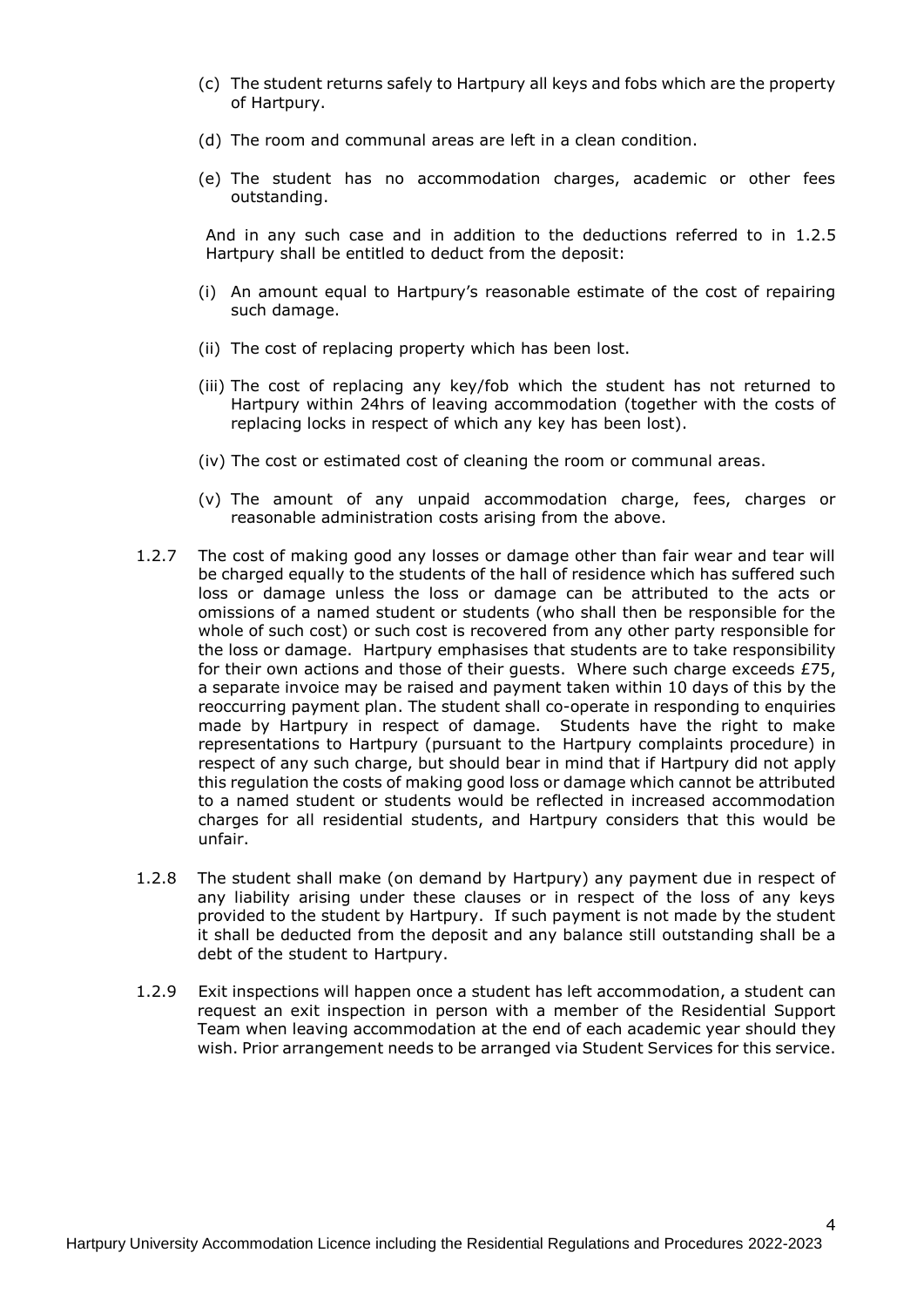#### **Charges and Methods of Payment**

- 1.2.10 Please also refer to the section 1.2 Payment of Accommodation Charge
	- (a) The accommodation charge payable for residence is determined annually by the University for the duration of the ensuing academic year and is payable in full in advance or by eight monthly instalments via the reoccurring payment plan. Payment for either method must be set up using a UK bank account. The
	- (b) A room holding deposit must be made in advance of submitting the online application form and a reoccurring card payment plan set up, no room reservation can be made without fees being paid in full or the reoccurring payment plan being in place.
	- (c) No refund of accommodation charge or other charges will be made, including temporary absence from a room due to sickness, for periods of work experience undertaken during the academic year, or if the course is less than 5 days a week, no refund of charges will be made in respect of any absences.

#### **1.3 Equipment and Cleaning**

- 1.3.1 In campus accommodation Hartpury shall provide the following:
	- (a) Adequate fixtures and fittings.
	- (b) Lighting, water and heating.
	- (c) Furnishing of communal areas in the hall of residence.
	- (d) Cleaning of entrance hall, communal areas/kitchen areas, stairs and corridors. However, Hartpury reserves the right not to clean these areas if, in Hartpury's opinion, they have not been maintained at a satisfactory level of cleanliness. See 1.3.4, 1.3.5. and 1.3.6 below.
	- (e) Vacuum cleaners, toasters, microwaves and kettles for shared use by all residents of the hall of residence in the communal areas only. Ironing boards/irons are available on request.
	- (f) Insurance of the room and the University's fixtures and fittings therein. A basic level of insurance is provided to cover the personal belongings of the student. Please see the Endsleigh Certificate of Insurance.
- 1.3.2 Before occupation of the room allocated to the student at the start of the academic year and any subsequent room moves, the student will complete a room online entry check covering all items provided in the room. The student should inspect the room on arrival and notify within 24 hours of any discrepancies or anomalies, which exist. It is in the interests of the student that this online form is completed and submitted as requested. Should the student not comply, the student will be deemed to be responsible for the discrepancies, anomalies or item(s) concerned and any costs that may be incurred for replacement and/or repairs to any such items. Failure to complete the online entry check form will relinquish the right of the student to query any such charges.
- 1.3.3 The student shall treat with care the decoration, fabric, furniture, fittings and other items listed in the report. In particular, they should not use any form of fixing, including any adhesive substance, permanent or temporary, e.g. glue, blu-tac, adhesive tapes or drawing pins, likely to deface or disfigure any of the internal surfaces of the room or furniture or equipment.Students who do so will be charged for loss or damage. Students must not, under any circumstances, move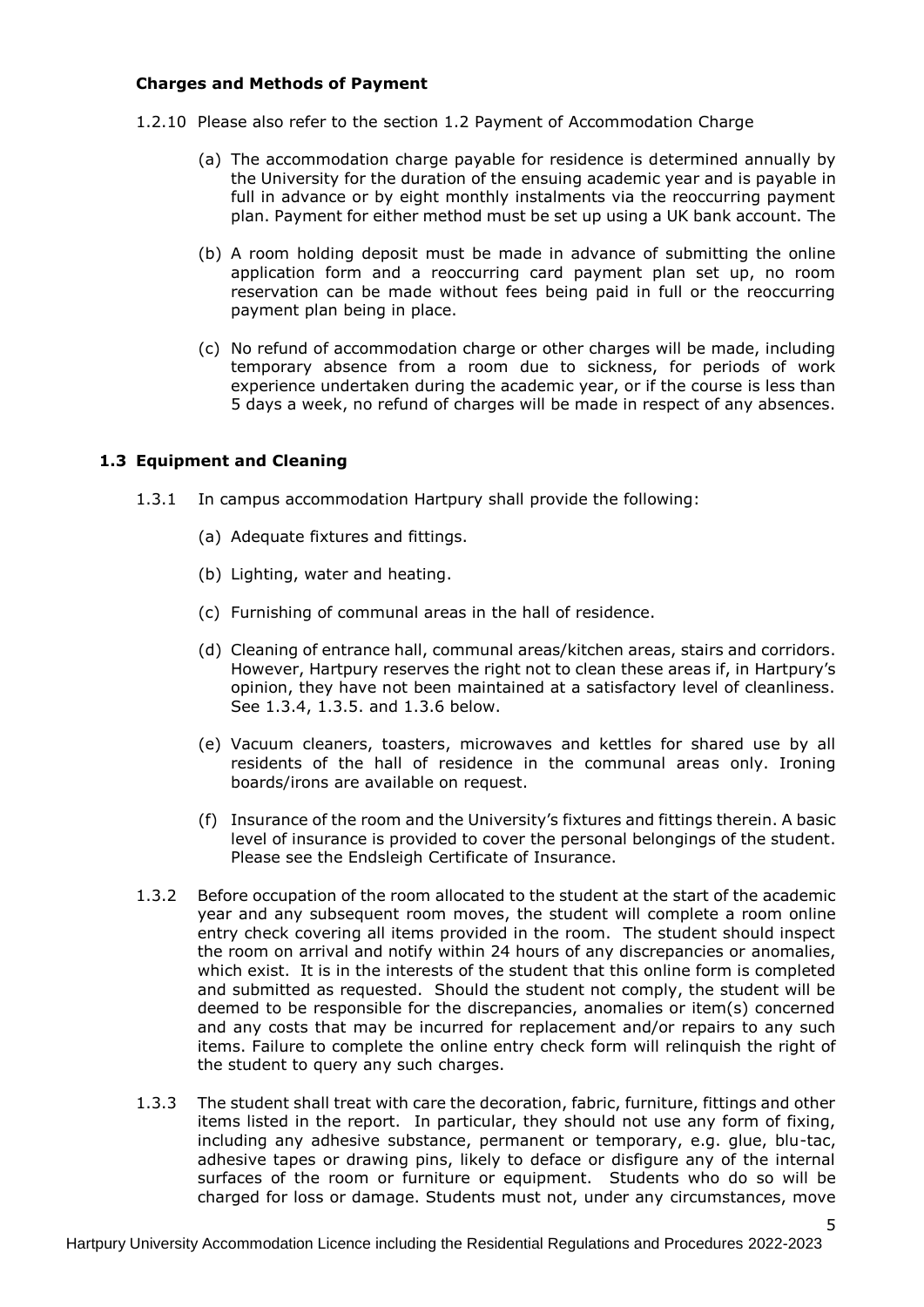the bed in their room. It should remain at all times in its original position. Students are not allowed to remove or replace Hartpury furniture in their rooms or communal areas. This includes the mattress.

- 1.3.4 The student shall keep the room and shower room clean and tidy and shall not decorate the same or make any alteration or addition thereto whether of a structural or non-structural nature. If the student does not maintain the bedroom, shower room at a satisfactory level of cleanliness and does not comply promptly with a written request from the Residential Accommodation Administrator(or nominee) to do so, Hartpury will arrange for the relevant room to be cleaned and will charge the cost of the cleaning (or a fair proportion of such cost where Hartpury reasonably considers the student to be responsible with other students for the condition of the shared rooms) to the student. If there is a failure to maintain a satisfactory standard of cleanliness and hygiene the Vice Principal Resources (or nominee) shall have the right to exclude the student (temporarily or permanently) from Hartpury residential accommodation.
- 1.3.5 If in the opinion of the Residential Life Manager (or nominee) the condition of the room or shower room or any other shared rooms, due to the conduct of the student, is such as to make it an actual or potential hazard to the health and safety of any resident, member of staff or visitor to Hartpury, the Vice Principal Resources (or nominee) shall have the right to immediately exclude the student (temporarily or permanently) from residence. Any actions or charges (financial or otherwise) arising from such circumstances will fall upon the student who shall pay the reasonable cost of the same forthwith upon demand.
- 1.3.6 The student shall keep the communal areas within the hall of residence in a good state of cleanliness and tidiness at all times.
- 1.3.7 The student shall report promptly using the appropriate reporting procedures as specified by Hartpury, any loss or damage or any item(s) needing repair or attention.
- 1.3.8 Students must provide their own towels, sheets, pillows, pillowcases and blankets/duvets except international students who can purchase a linen pack via the Hartpury on-line shop. A waterproof mattress protector is also highly recommended. If a mattress is soiled, the student will be liable for the cost of replacement. It is recommended that bedding be of an inherently flame-retardant type to reduce the risk of fire.

Only mattresses provided by Hartpury are allowed in student rooms.

#### **1.4 Safety and Emergencies including Fire and Health**

- 1.4.1 The student must read carefully and observe the fire regulations and notices which are displayed within the halls of residence and elsewhere within Hartpury. Hartpury reserves the right to amend such regulations and notices. The student should familiarise himself/herself with the location of all existing fire alarms, firefighting appliances and the location of their nearest assembly point. Participation in fire drills are mandatory and may take place with or without notice. Such drills will be carried out under the control of the Health & Safety Manager and/or the Residential Support Team and other staff charged with responsibility for safety matters.
	- (a) Fire appliances and any other safety or security equipment (including door closing mechanisms) must not be subject to interference except in the case of real emergencies. Failure to adhere to this regulation will result in serious Non-Academic Behaviour Management proceedings being taken against any individual(s) responsible.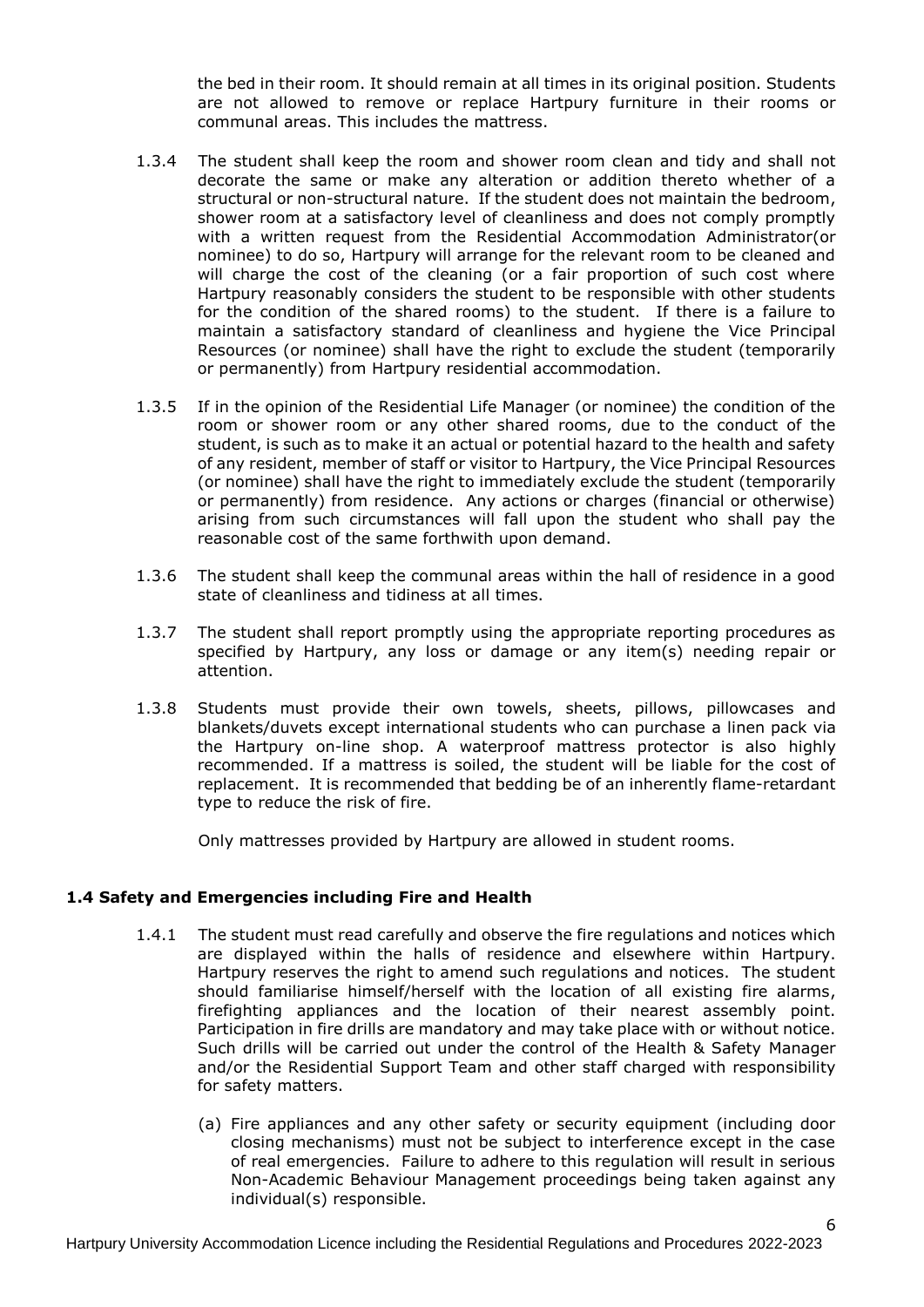It is a criminal offence to give a false alarm of fire to the Emergency Services. Activating a fire alarm could give rise to the commission of an offence and any such incident will be reported to the police.

- (b) Any unwarranted use of fire alarms or misuse of firefighting equipment shall constitute a serious breach of this Accommodation Licence and will be subject to Non-Academic Behaviour Management proceedings.
- 1.4.2 The student must not interfere with the electric wiring or electrical equipment provided in the room or elsewhere on Hartpury premises. Care must be taken at all times to ensure that electrical sockets are not over-loaded by the improper use of electrical equipment including extension plugs and leads. No cubed electrical adaptors or cable drum extension leads are to be used in bedrooms or communal areas. Advice on electrical appliances and their use must be sought from an appropriate qualified member of Hartpury staff through the Health and Safety Manager.

All portable electrical appliances (kettles, hair dryers and straighteners, TV's, personal computers, chargers, IPads and IPods etc.) brought onto Hartpury premises must be in a safe working condition and must comply with current CE specifications. The number of electrical items in use at any one time must not exceed the number of fixed sockets. Personal portable electrical appliances remain the responsibility of the student at all times. Hartpury reserves the right to confiscate any appliance which is deemed to be in an unsafe condition or to cause a nuisance.

The following appliances are strictly forbidden in individual bedrooms and communal areas in non-self-catered accommodation blocks: microwaves, toasters, sandwich makers, juicers, coffee makers, rice cookers, slow cookers, deep fat fryers, personal fridges, personal freezers, George Foreman grills, electric blankets, electric clothes driers, electric ionisers or air purifiers and heaters (of any type) or similar. **Cooking in non-self-catered accommodation is STRICTLY FORBIDDEN and students doing so will be subject to Non-Academic Behaviour Management proceedings.** Items which are forbidden and found in student rooms will be confiscated by staff and returned at the end of the academic year.

Only fridges provided by Hartpury are allowed in student rooms and communal areas. No freezers are allowed in bedrooms.

Only microwaves and toasters provided by Hartpury are allowed in communal areas.

Only furniture provided by Hartpury is allowed in student rooms and accommodation blocks.

Any main powered electric 'fairy lights' /strings of lights including LED lights are prohibited.

If the student is uncertain about the safety of an appliance they should contact Student Services in the Student Zone. If necessary, recommendations will be made to the student and a charge will be levied against the student for labour and materials if the recommendations are carried out by Hartpury.

Students undertake to use electricity in a reasonable manner and switch off all appliances and lighting when the room is empty. Hartpury reserves the right to charge students for excess electricity consumption.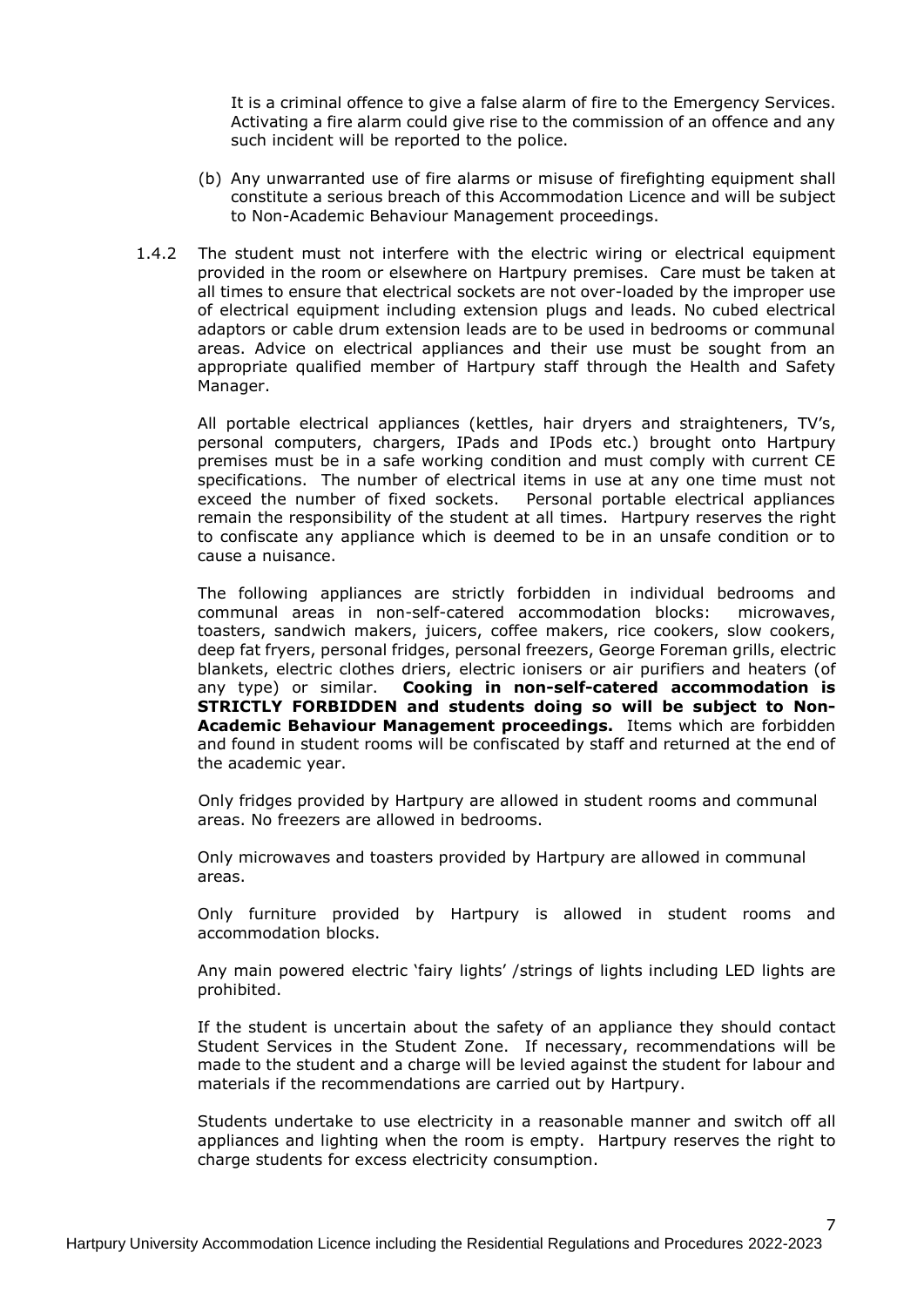- 1.4.3 Smoking including e-cigs and vaping is strictly prohibited in any accommodation or other indoor area. Smoking including e-cigs or vaping is only permitted at designated Smoking/Vaping areas which are located throughout the campus.
- 1.4.4 Fuels, explosives and solvents must not be taken into or stored in residences. Any such items will be confiscated and destroyed.
- 1.4.5 When there is reason to suspect a medical emergency or the possibility of an infectious condition this must be reported to the Residential Support Team (in case of extreme emergency notify the emergency services 999).
- 1.4.6 In accordance with Hartpury's Fitness to Study and Reside operating procedure, when a student poses a significant risk to themselves or others the Vice Principal Resources (or nominee) may suspend the student from Hartpury residential accommodation

## **1.5 Security**

- 1.5.1 The student must not leave his/her room unlocked during his/her absence or damage/change the locks of the room or leave guests unaccompanied in the room. Hartpury staff will lock bedroom doors if found open and a  $£10.00$  call-out fee may be levied if a member of staff is called to unlock a door.
- 1.5.2 For reasons of security, if the student reports the loss of their key they may be required to pay the cost of replacing the lock as well as the key from the room damage deposit.
- 1.5.3 Resident students are responsible for security of the halls of residence including (but not limited to) the locking of external doors, using the fob system appropriately and monitoring of non-residents entering the halls of residence. Students should not prop open external doors to allow free access or give out keys or fobs. Students who compromise the security of a hall of residence will be subject to the Non-Academic Behaviour Management procedure.

#### **Money and Valuables**

- 1.5.4 Students are strongly advised not to leave money and valuables in their rooms or motor vehicles or any unattended area. Hartpury cannot be held responsible for the loss of money and/or valuables and/or damage to any property.
- 1.5.5 A limited number of portable security boxes are available (if required) for which students must pay a £10 deposit (refundable at the end of the academic year on return of the security box). Arrangements should be made through Student Services. Hartpury cannot be held responsible for the loss of money and/or valuables secured in security boxes.
- 1.5.6 Students are responsible for their own personal property and Hartpury will not accept any liability for any theft of, or damage to, such property.

### **1.6 Conduct**

- 1.6.1 The student shall conduct themselves so as not to be or to cause a nuisance or annoyance to any of the occupants of the hall of residence or to others on campus or in the neighbourhood of the campus.
- 1.6.2 All residents are required to show proper consideration for other students in residence and to keep noise to a minimum at all times.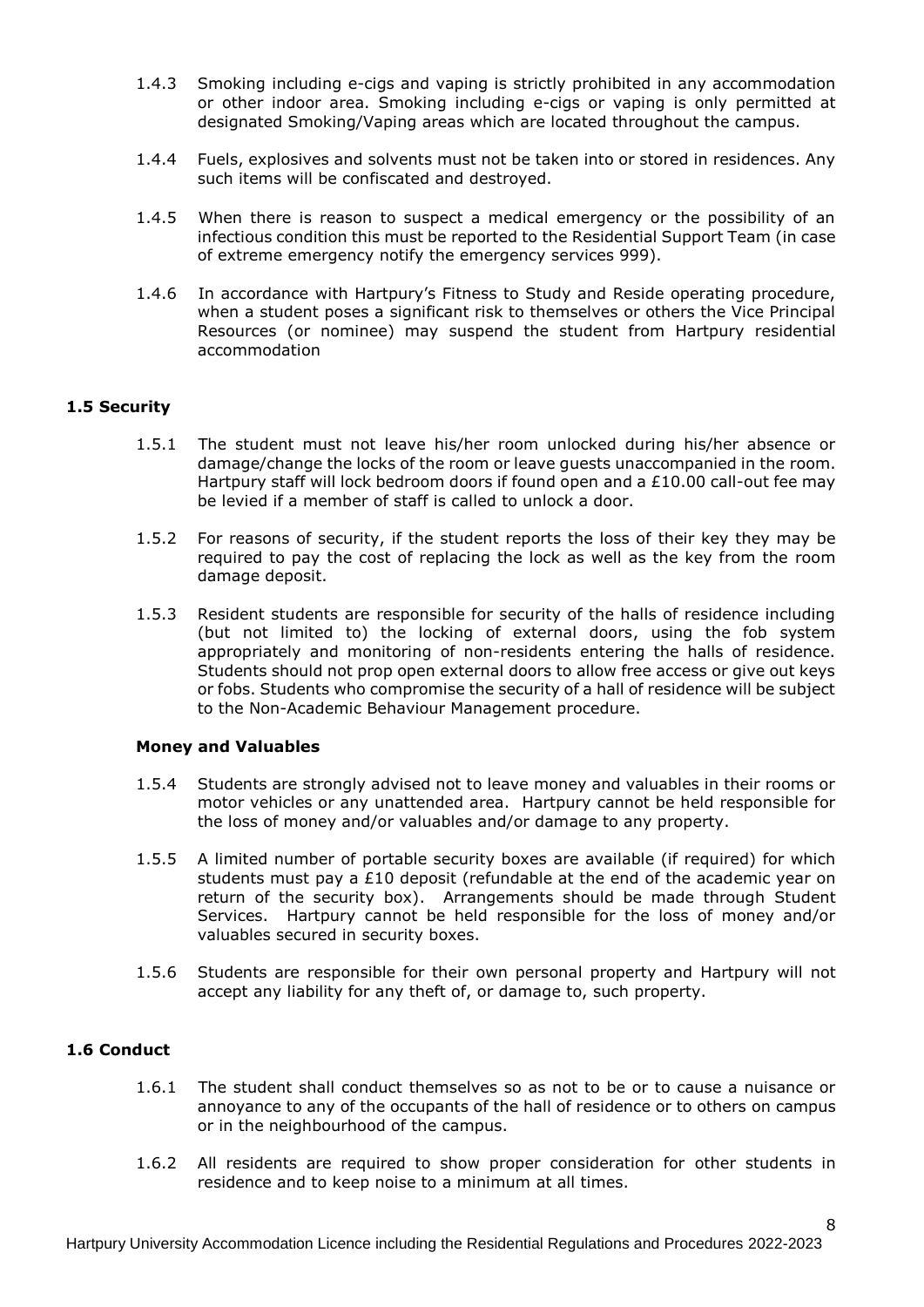1.6.3 No audio or audio-visual equipment and/or musical instrument may be used so that it can be heard outside the room where it is being played. Equipment will be confiscated where students persistently break this Hartpury regulation and will be returned to the student only when the student's occupancy of the room comes to an end.

Students are responsible for ensuring TV sets have the appropriate licence. Television licences obtained for addresses other than in halls of residence do not cover students' use of television sets on campus. Students should view the TV license website and in particular the page providing information on students' responsibilities and obligations to ensure that any device used to access live stream TV programmes is covered by a TV licensing agreement.

- 1.6.4 The student shall not commit any illegal acts or act in such a way that will, in the Hartpury's reasonable opinion, undermine the moral welfare of the Hartpury community or bring the name of Hartpury into disrepute. Acting in such a way may result in the student being suspended and/or dismissed from Hartpury.
- 1.6.5 The student shall not keep in the room or bring into any residential building any animals, birds or other pets, including fish, hamsters or reptiles with the exception of a registered assistance dog, nor bring into their room or any part of the building any objects such as a bicycle, vehicle or motor cycle parts, including fuels, oils and solvents. Prohibited items will be confiscated and students will be asked to remove items permanently from the campus. Confiscated items will be returned to the student (if reasonably practicable) only when the student's occupancy of the room has come to an end.
- 1.6.6 The student shall not carry out any trade or business from the room.

#### **1.7 Student Health & Absence**

- 1.7.1 Students are advised to register with Staunton and Corse surgery directly prior to enrolment, a link to do this will be sent in advance.
- 1.7.2 The nurse is in attendance during Hartpury College term time only (these dates vary to Hartpury University dates), via appointment, to provide a service to all students. Appointments with the nurse are booked via the Wellbeing Centre. Practice nurse and doctor's appointments are held at Staunton and Corse Surgery for resident students registered at the practice. Resident students wishing to see the doctor are advised to make an appointment via the Hartpury Nurse. Transport to Staunton & Corse surgery is provided for those without vehicles.

You must notify the Wellbeing Centre if you wish to cancel a Hartpury nurse or doctor appointment.

1.7.3 Students are responsible for the safe keeping and administration of their medication. Hartpury advises resident students to keep their medication in a lockable container in their room.

Resident students who require repeat prescriptions are advised to see the Hartpury nurse in the first instance for advice. Repeat prescriptions can be ordered from Staunton and Corse Surgery by completing a repeat prescription request form in the Wellbeing Centre. The surgery requires at least three days' notice to order and prepare repeat prescriptions. Please let the Wellbeing Centre know if you require your prescription collected.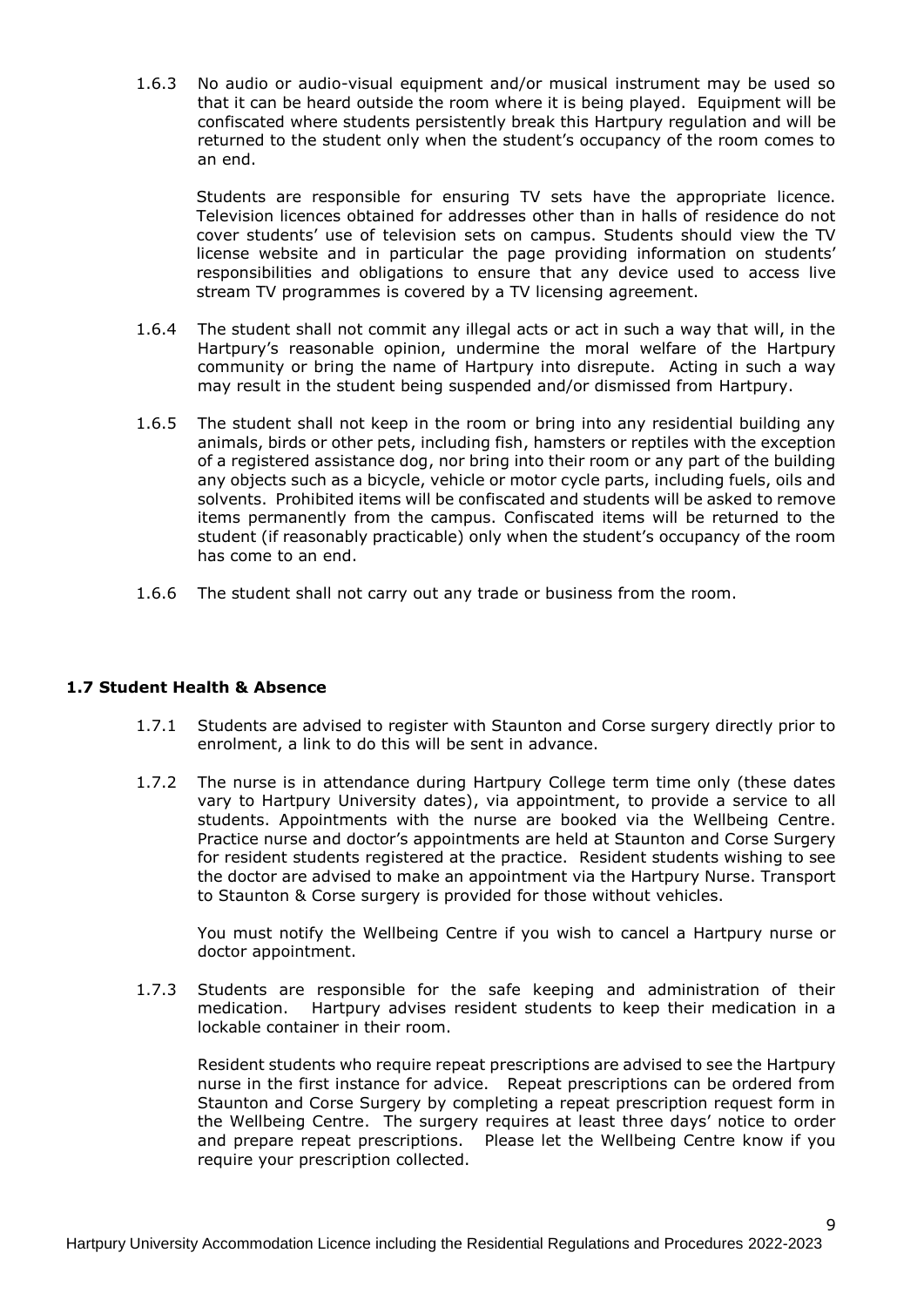1.7.4 The Hartpury nurse may request that students who are absent from Hartpury due to illness be visited in the day, evening or weekend by members of the Wellbeing or the Residential Support Teams.

 Hartpury may request that students suffering from an infectious illness or injury that requires close supervision return home. Hartpury will use its discretion and make reasonable adjustments for those students that need to stay at Hartpury.

Students' next of kin will be notified of any serious illness or injury, usually resulting in hospital admission, when the student is unable to inform them directly due to the nature or severity of their illness/injury.

In circumstances where serious concerns are raised about your wellbeing (including risk to self, others and the University), we reserve the right to contact your emergency contact in order to ensure a joined up and collaborative approach to assessing this risk and providing appropriate support

Students are not usually supervised by a member of staff once in the care of the NHS, unless the students condition is deemed serious or life threatening. In these circumstances a member of staff will stay with the student until a parent/guardian is contacted.

Transport is available to take students to Gloucester Royal Emergency Department either by car or ambulance. Students are required to use public transport or private hire vehicles for all other non-emergency outpatient appointments.

All appointments with the Hartpury nurse or doctor are confidential and the student's written consent will be required before the nurse or doctor is able to discuss a student's health with a parent/guardian.

- 1.7.5 Students are requested to keep their existing dental practice for routine appointments. An emergency dental service is available via the NHS Dental Access Centre in Gloucester.
- 1.7.6 Any student in contact with a person or animal having an infectious condition should seek advice from the Hartpury nurse or their doctor.
- 1.7.7 Hartpury provides a confidential counselling service. Information regarding this and other external agencies is available at the Wellbeing Centre.
- 1.7.8 Students must notify Hartpury of any medical conditions and/or disabilities on application to allow sufficient time to enable Hartpury to put in place any special requirements arising from the student's needs by completing the medical form.
- 1.7.9 Students with either a temporary or permanent disability that could prevent them from exiting a building or other area of the campus in the event of an emergency must inform the Head of Residential Support.

# **1.8 University Residential Students over 18 Years of Age**

Hartpury accepts that students over 18 years of age are adults and wishes to respect their independence and maturity.

Adult students will be placed in adult-only halls of residence which are subject to all residential regulations.

18.1 Students are responsible for the behaviour of any guests and should take action to minimise the disturbance to, and maintain the privacy of, fellow students.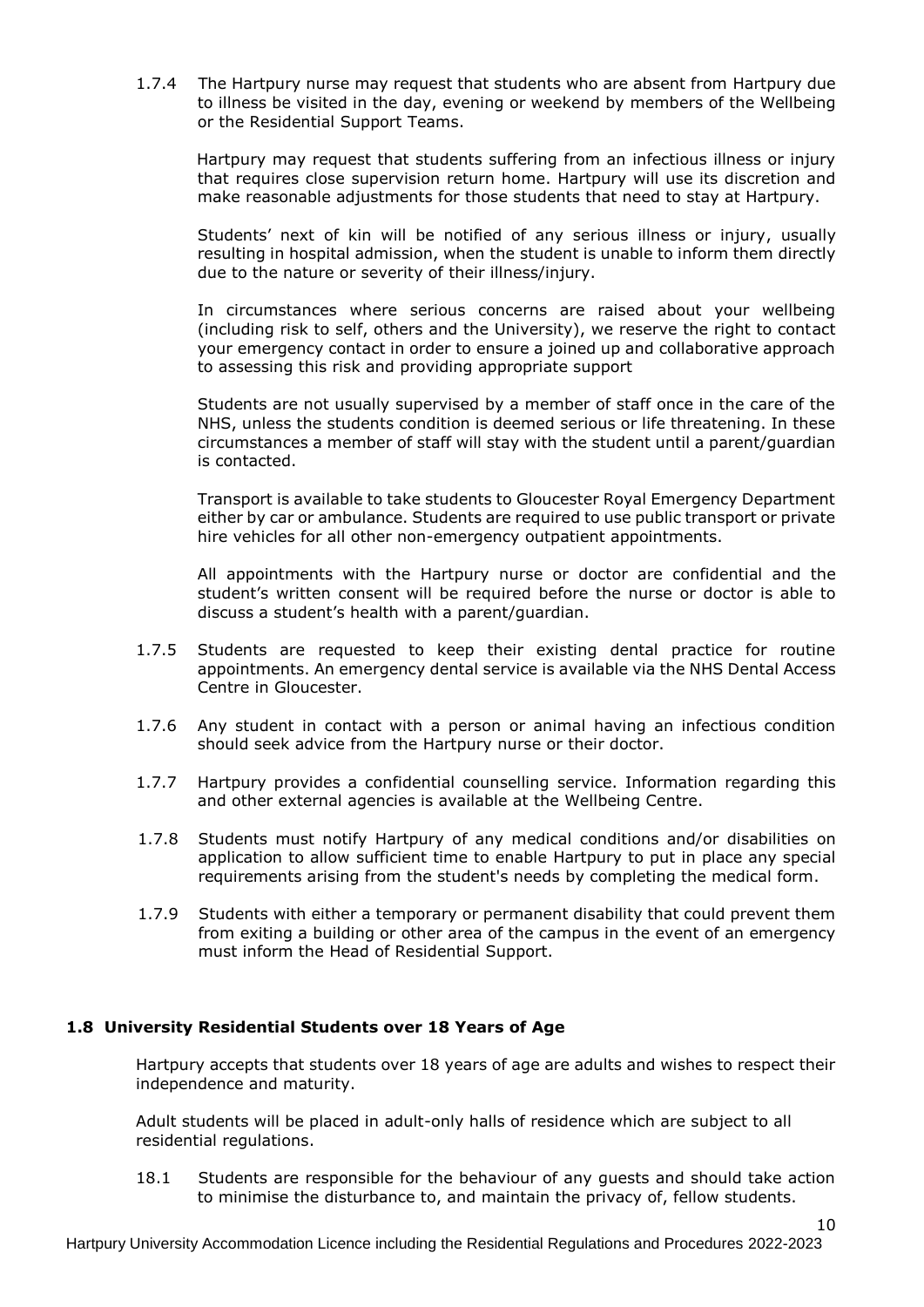- 18.2 Guests are normally expected to be entertained for a maximum of two consecutive nights in any one week and for a maximum of six visits per year. Overnight guests must be approved by the Residential Life Manager (or nominee). Guests will be asked to leave campus if they have not been given permission to stay overnight. Overnight guests must be aged over 18. Guests bringing a car on campus overnight will need a temporary car pass, obtained from the Residential Life Manager (or nominee), located in the Student Zone
- 1.8.3 Hartpury University students are prohibited to enter any on campus under 18 Halls of residence at any time.

# **1.9 University Residential Students Under 18 Years of Age**

The University has put into place a range of measures to ensure staff are aware of and comply with all relevant legislation, relating to students who are under the age of 18 when they live in Hartpury managed on campus accommodation. Students will have a personal tutor and our wellbeing team to support them. International students will also be supported with regular meetings with a member of our international team.

As a parent/legal guardian of a child aged under 18 on arrival, We ask a parent/legal guardian of a child under the age of 18 to complete and sign a specific form agreeing to the specific arrangements.

#### **1.10 Covid -19 Requirements and Expectations**

- 1.10.1 In response to COVID-19, all residential students must comply with the Student Code of Conduct including any Hartpury COVID-19 guidance.
- 1.10.2 Students must comply with any COVID-19 test requirements if stipulated by Hartpury, the UK Government or the local Health Protection Team.
- 1.10.3 To benefit from the most effective protection against COVID-19, all eligible residential students are expected to engage with the COVID-19 vaccination programme.

#### **1.11 Non-Compliance with the Accommodation Licence and Termination**

- 1.11.1 Hartpury is entitled to have access to a student's room for the purpose of ensuring that the Accommodation Licence and all other Hartpury Regulations are being complied with. Where Hartpury staff reasonably believes that a breach of the Accommodation Licence or other Regulations may exist, Hartpury staff may enter a student's room without notice whether the student is present or not.
- 1.11.2 In the event that a student shall commit a serious breach of the Accommodation Licence or any other Hartpury Regulations, the student's right to occupy a room may be immediately terminated and Hartpury will be entitled to obtain a Court Order to resume possession of the room and withdraw all services in respect of the room without further notice and without refunding any accommodation charge or other fees or charges already paid by the student. Hartpury will consider there to be a serious breach of such regulations where;
	- Students involved in the possession/cultivation/supply (or being involved in any of these activities) of illegal drugs or any other substances deemed to put a person or others at risk.